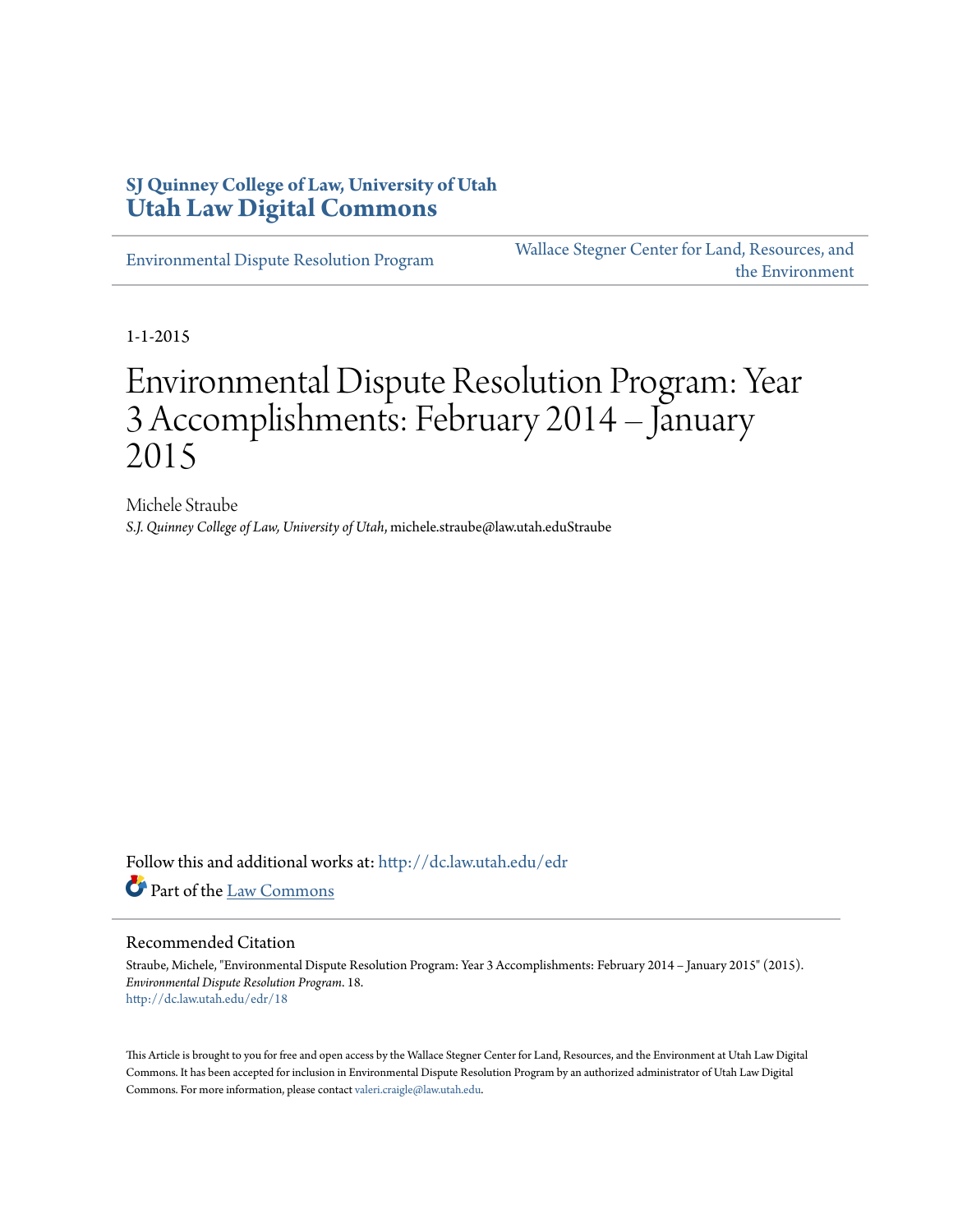



#### **ENVIRONMENTAL DISPUTE RESOLUTION PROGRAM**

YEAR 3 ACCOMPLISHMENTS: FEBRUARY 2014 – JANUARY 2015

February 1, 2015

#### **Introduction**

The mission of the Wallace Stegner Center for Land, Resources and the Environment at the University of Utah S.J. Quinney College of Law is to provide interdisciplinary opportunities for classroom and clinical education, scholarly and applied research, and public service in the areas of natural resources and environmental law and policy. The Center serves as an umbrella for several programs within the University of Utah S.J. Quinney College of Law, including its domestic and international environmental law curriculum and research activities. In cooperation with other colleges and departments at the University of Utah, and at other institutions, the Center provides a forum for multidisciplinary research, conferences, and collaborative educational opportunities related to natural resources and environmental issues.

Founded in 1994, the Center's academic program in environmental and natural resources law is ranked in the top 20 programs nationally. The Center has reached beyond the traditional confines of a law school through its diverse educational programs, including its annual symposium, green bag noon-hour lecture series, and evening programs, which are offered to the general public. Through these programs, the Center has brought national and local experts in a variety of fields, including law, science, and public policy, to the community. The Center programs have become an important forum regionally and nationally for promoting public dialogue about how best to meet the environmental challenges of our time.

With an extraordinary five-year, \$762,000 grant from the Alternative Visions Fund of the Chicago Community Trust, the Center has expanded its mission to promote collaboration, mediation, and other dispute resolution processes as a means to address contemporary environmental conflicts through a new Environmental Dispute Resolution (EDR) Program. EDR processes help parties to engage in a rational discussion, overcome communication obstacles, and fashion potential solutions that result in better environmental protections and more effective practices, while avoiding costly litigation and ongoing conflicts. The Stegner Center's EDR Program, which began operation in mid February 2012 under the leadership of Michele Straube, is unique among the College of Law's peer institutions and is proving to be a valuable asset regionally and nationally.

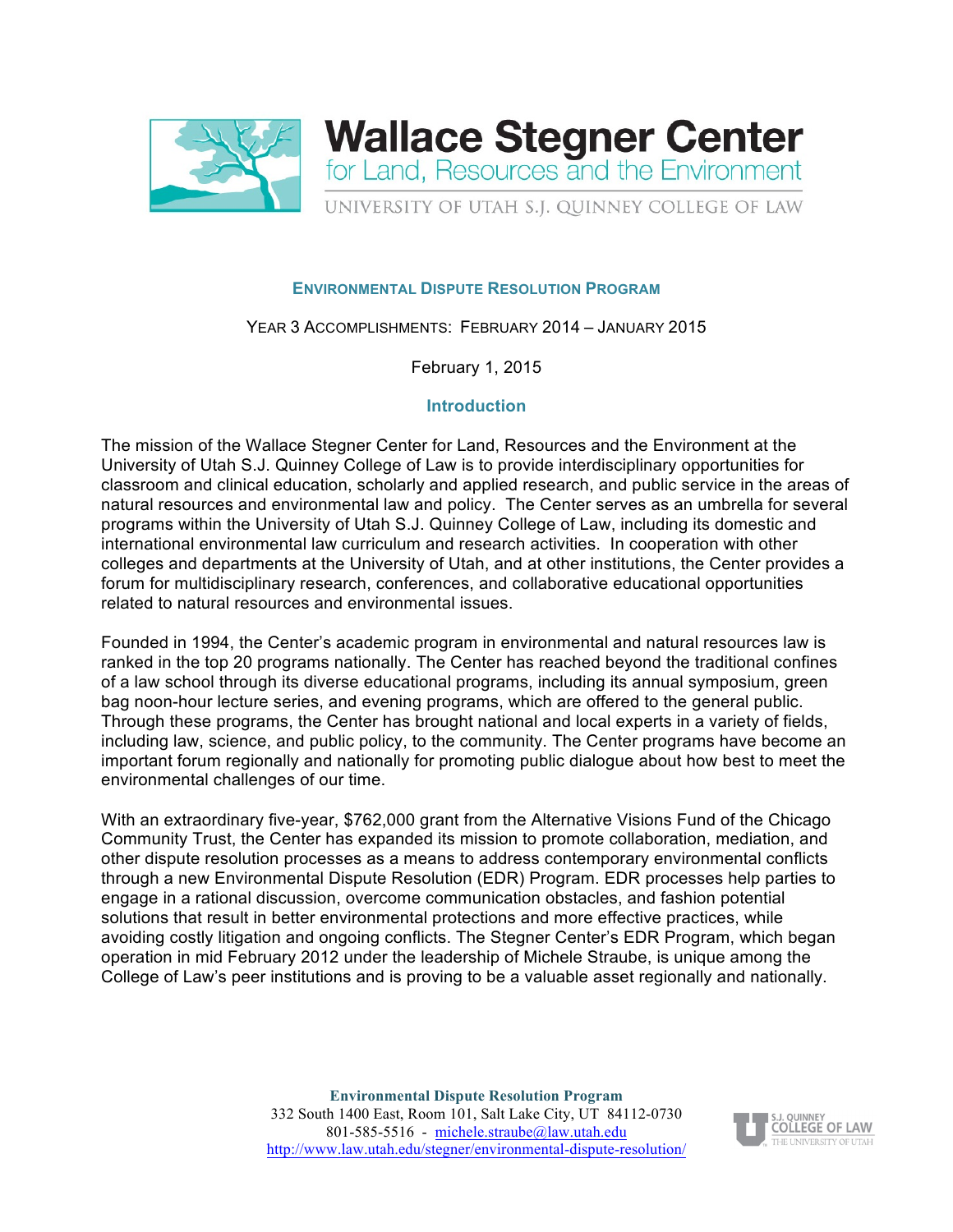The Stegner Center's EDR Program encompasses four inter-related categories of activity designed to support and expand the use of EDR in Utah and the Mountain West: academic instruction, capacity-building, public education, and facilitation/mediation services.

### Program Development / Outreach

- Effective January 5, 2015, Mara Elana Burstein joined the EDR Program as a half-time temporary (9 month) Research Associate. She recently received a Masters in Public Administration from Columbia University, after spending nearly 10 years in California supporting collaborative efforts in air quality, water quality, and energy projects.
- The EDR Program posted an Associate Director job opening late in 2014 for candidates who could help expand the program's substantive expertise and fundraising. Danya Rumore, a PhD candidate from MIT with a specialty in Science, Society and Environmental Decision-making, will start in July 2015, devoting 75% of her time as Associate Director to the EDR Program and 25% of her time teaching in the U of Utah Department of City and Metropolitan Planning.
- Collaborated with University of Utah, Environmental Humanities (graduate program) cross-promotion of guest speakers; two Environmental Humanities students registered in the Environmental Conflict Resolution course (one received the honor of highest grade in the class, even compared to law students).
- Collaborated with University of Utah, Global Climate and Sustainability Center Ms. Straube is the College of Law, Stegner Center, representative to GCSC.
- Collaborated with University of Wyoming and Utah State University our three institutions co-sponsored a capacity-building workshop on NEPA issues in 2014.
- Collaborated with Utah State University we co-sponsored a statewide summit and an international forum on sage grouse issues in 2014 with USU and others.
- Collaborated with Utah State University and various state and federal agencies -- we are working with these entities to develop a three-part collaboration program to build natural resource leadership capacity.
- Launched the EDR Blog and posted the first student case study to the website.
- The EDR Program's *Report Card on Environmental Dispute Resolution in Utah* was considered as a possible model for evaluating the EDR field at the Association for Conflict Resolution / Environmental and Public Policy Section (ACR/EPP) annual conference in Cincinnati in October 2014. As a result, Program Director Straube has been asked to work with ACR/EPP's New Directions Committee to help design and implement an ongoing evaluation of the national EDR field.
- Ms. Straube was asked to co-chair the American Bar Association / Section on Environmental, Energy and Resources (ABA-SEER) Alternative Dispute Resolution (ADR)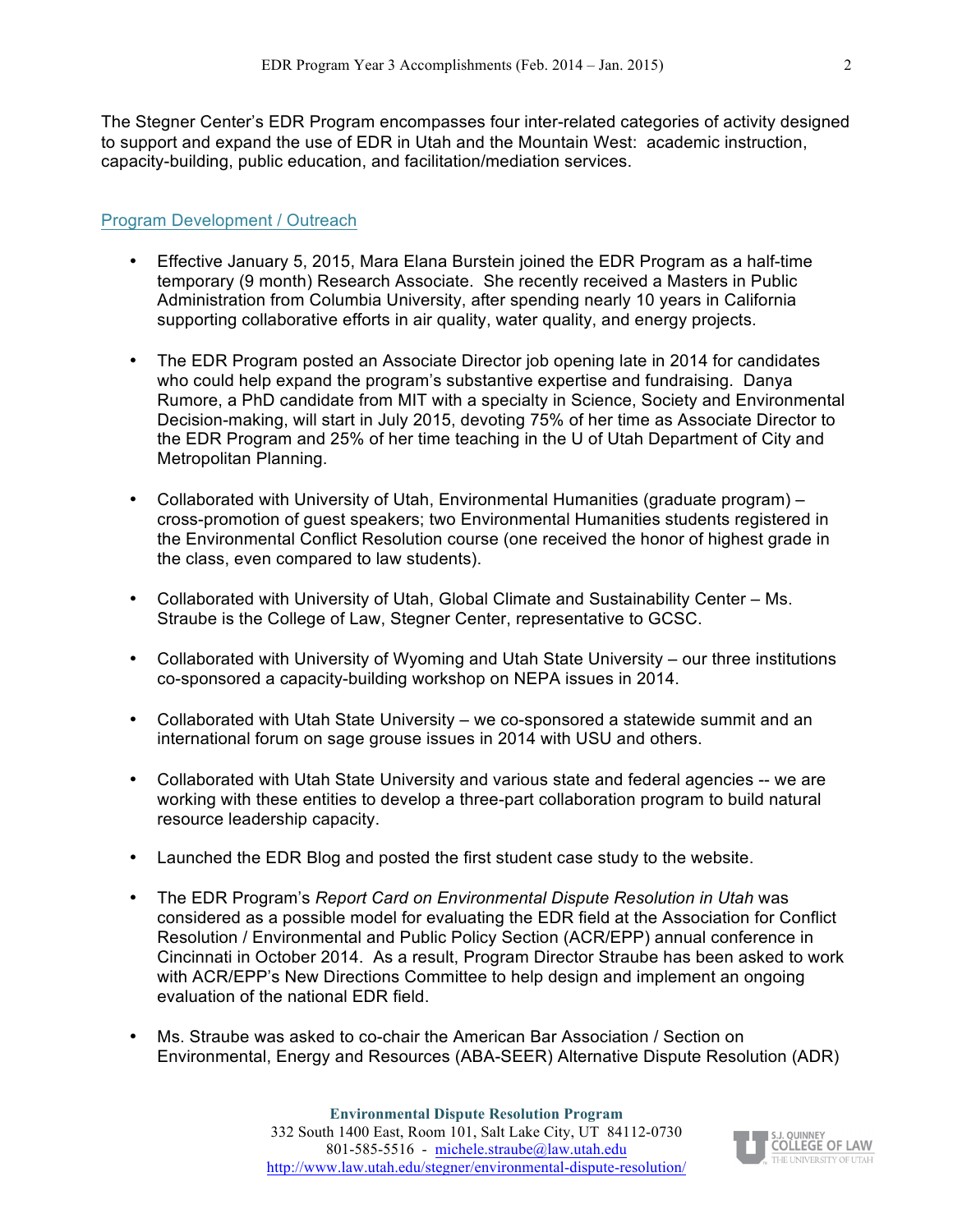Newsletter Committee. She coordinated publication of the first ADR newsletter in several years (published on-line in December).

- Ms. Straube was selected to join the Steering Committee for the University Network for Collaborative Governance (UNCG), a national coalition of university programs that focus on public policy collaboration.
- The EDR Program coordinated the College of Law Green Team, a collaboration between faculty, staff, students, alumni, and interested community members, since its inception in 2013. The following is a partial list of the Green Team's 2014 accomplishments:
	- Provided free Klean Kanteen hot/cold insulated bottles to all incoming 1L students, and to 2L and 3L students on request.
	- Installed two water bottle filling stations and additional recycling bins.
	- Conducted a waste audit, to use as a baseline for future waste reduction efforts.
	- Added daily air quality information to the lobby video display.
	- Provided comments to the new building designers on signage, café vendor specifications, and other topics.
	- Developed overall design and materials to host one of the first winter clean air challenges along the Wasatch Front. ULaw Clean Air Competition will be held during February 2015, with four teams (1L class, 2L class, 3L class, staff/administration/ faculty/friends). The EDR Program received a Sustainable Campus Initiative Fund (SCIF) grant to recoup some of the Competition costs.

#### Academic Instruction

- The EDR Program developed an *Environmental Conflict Resolution* course, which was taught by Ms. Straube in Spring 2013 and 2014. The 2-credit class qualifies for skills credit (all law students need to complete at least one skills credit course to graduate). The Spring 2013 Environmental Conflict Resolution class had twelve students, including one from the Urban Planning Masters program. The Spring 2014 class had six students, including two Environmental Humanities graduate students.
- Fifty percent of the Environmental Conflict Resolution students' grade results from a conflict assessment analyzing a real-life environmental or natural resource issue. Based on traditional research and personal interviews, the student writes a case study (reflecting back on an EDR process that happened in the past) or designs a collaborative process (for issues where no EDR attempts have yet been made). The students are encouraged to share their papers with the stakeholders, in hopes that their identification of EDR best practices and lessons learned will motivate successful collaboration in the future. One of the student papers has been "published" on the EDR Program webpage, with several other student papers in the editing process for similar publication.
- Prior to joining the EDR Program, Ms. Straube developed and taught a *Conflict Management* course at the law school. This 2-credit class also qualifies for skills credit and presents law students with a broad overview of conflict prevention, conflict management and dispute resolution approaches to the range of conflicts and disputes they will encounter in their professional lives. The *Environmental Conflict Resolution* and *Conflict Management*

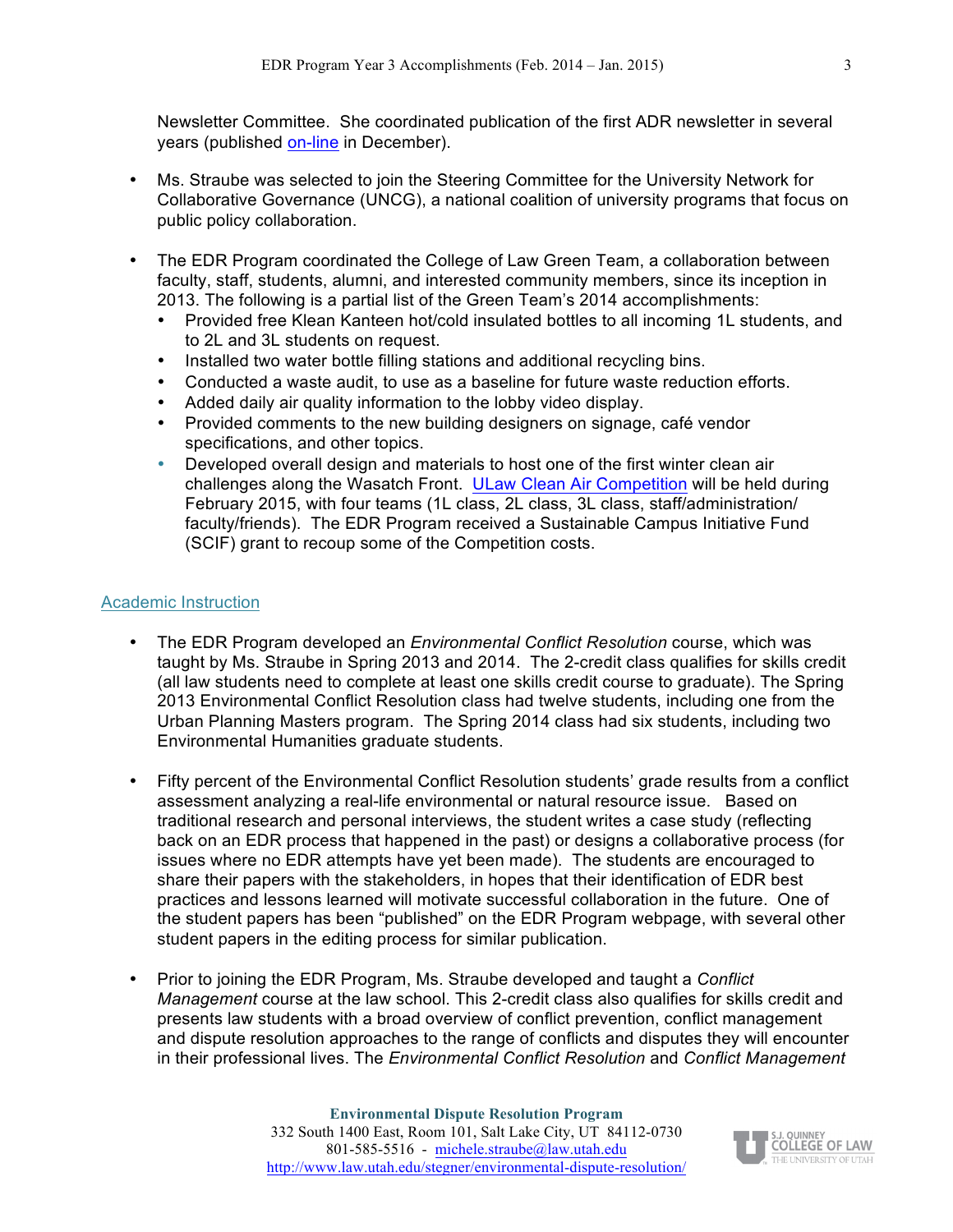courses are offered in alternate years. The Spring 2015 *Conflict Management* class has eleven students.

- The EDR Program is committed to developing opportunities for law students to have handson experiences beyond the classroom. Students can receive academic credit through two clinics (Environmental Practice, Mediation) for working on EDR Program projects, as well as for independent research projects that result in papers written to satisfy the law school writing requirement. Four students participated in EDR Program projects this year:
	- Situation Assessment on Homeless Issues in Downtown SLC: Two law students served as small group facilitators for the Homeless Solutions Retreat, hosted by Salt Lake City to discuss the Situation Assessments these students (and others) had helped to research and write.
	- La Sal Sustainability Collaboration: One law student is acting as co-facilitator in this new sustainable grazing collaboration, taking notes and drafting meeting summaries, and taking on facilitation responsibilities as skills and comfort level allow.
	- Directed Research: Ms. Straube supervised one law student for three credits, which resulted in a paper analyzing the collaborative best practices and lessons learned related to the Washington County Lands Bill negotiations. This case study is being prepared for "publication" to the EDRP website.
- Students from other institutions have come to the EDR Program for research suggestions.
- Ms. Straube was a guest speaker on collaborative problem-solving methods in classes at the law school, U of Utah Dept. of Chemical Engineering, Utah Valley University, and SMU School of Education and Human Development (via Skype).

# Capacity-Building

- The EDR Program co-sponsored a workshop with the University of Wyoming Ruckelshaus Institute and Utah State University on collaborative iterative use of NEPA by the US Forest Service and Bureau of Land Management. "Collaborative iNEPA" is a new approach to working with stakeholders to shape the project alternatives subject to environmental analysis, with the intention of expediting and improving the agency's decision-making. This workshop was designed as a pilot to develop internal agency champions for the collaborative iNEPA approach, which will then hopefully be offered more broadly to federal agency staff in multiple agencies. The workshop was held in Salt Lake City on February 10- 11, 2014, with 22 participants representing both federal agencies. Written workshop proceedings will be published in February 2015. Ms. Straube and Jessica Clement (University of Wyoming Ruckelshaus Institute) are co-authoring an article about iNEPA for the ABA Natural Resources & Environment Journal spring 2015 issue, which should introduce a non-agency audience to the iNEPA approach and its benefits.
- The EDR Program was co-sponsor and provided facilitation support for two workshops in 2014 on sage grouse issues. States have taken the lead on developing sage grouse plans to avoid an endangered species listing by the US Fish & Wildlife Service in September 2015. Some states (including Utah) have recently completed their sage grouse plan, but other states have not. Many of the state plans rely on Local Working Groups, a collaboration of local elected officials and private landowners, for implementation.

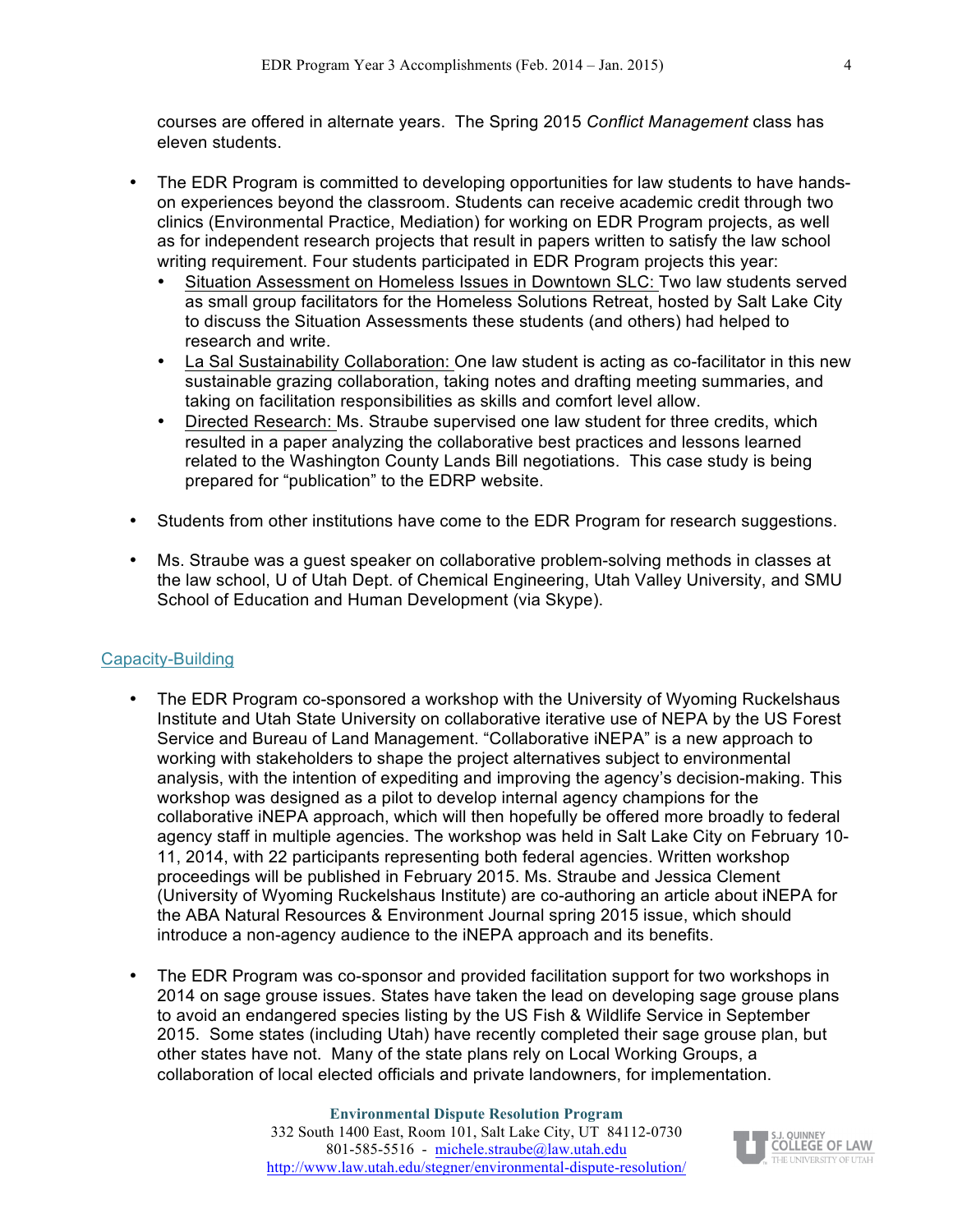- $\circ$  The Utah Sage Grouse Summit, held February 18-19 in Salt Lake City, provided an opportunity for decision-makers and stakeholders from around the west to explore how these local working group collaborations can be most effective.
- $\circ$  The International Sage Grouse Forum, held November 13-14 in Salt Lake City, brought together local sage-grouse working group members, landowners, county and city planners, energy industry, environmental organization representatives, and local government officials from eleven states and two Canadian provinces. Over 200 participants had the opportunity to interact and dialogue with federal, regional, state sage-grouse conservation decision makers, wildlife managers, and biologists to further advance sage-grouse conservation through science, management and local community involvement.
- We are working with colleagues in the private sector, academia and government agencies to develop a three-part program to build natural resources collaboration leadership capacity. Utah stakeholders involved in environmental, natural resource and energy issues neither recognize the potential, nor have the capacity, for collaborative problem-solving. As the program is currently envisioned, a capabilities and needs assessment will inform a oneday Forum on Collaboration, followed by quarterly dialogues to support a network of collaborative leaders, and a biennial Natural Resources Collaboration Short Course providing opportunities to put collaboration into action through a capstone project. Our initial conversations with the Utah Governor's Office and various state and federal agency staff to solicit support and sponsorship for the program have been very supportive, and next steps to work together have been identified.
- The EDR Program receives numerous requests to provide advice or guidance on EDR process design and implementation over the course of a year.

# Public Education

- The EDR Program invited Lucy Moore, an environmental mediator and author with 25 years' experience nationally and in the intermountain west, to share stories from her book at a Stegner Center Green Bag (2/7/14) and with students. *Common Ground on Hostile Turf: Stories from an Environmental Mediator* (Island Press, 2013). She spoke to a packed room for the Green Bag, and captivated students in Prof. Jim Holbrook's *Advanced Negotiation and Mediation* class and the *Environmental Conflict Resolution* classes.
- The EDR Program launched an *EDR Blog* during the 2014 Stegner Symposium (www.edrblog.org), The EDR Blog is envisioned as a way to raise awareness that collaborative problem-solving and consensus-building are being used effectively in Utah and beyond. The founding blog coordinator was Kirstin Lindstrom, a College of Law alum who provided her time to the EDR Program *pro bono*. Kirstin is taking a break from the blog, so coordination responsibilities have been taken over by Mara Elana Burstein, EDRP's temporary research associate. EDR Blog content is written by guest bloggers and EDR Program staff. Since the initial EDR Blog post on March 24, 2014, we posted 19 entries from 14 authors, highlighting EDR best practices and lessons learned, identifying EDR opportunities for current controversial issues, sharing the neuroscience and psychology underlying humans' unique ability for collaboration and dialogue, and other miscellaneous EDR topics.

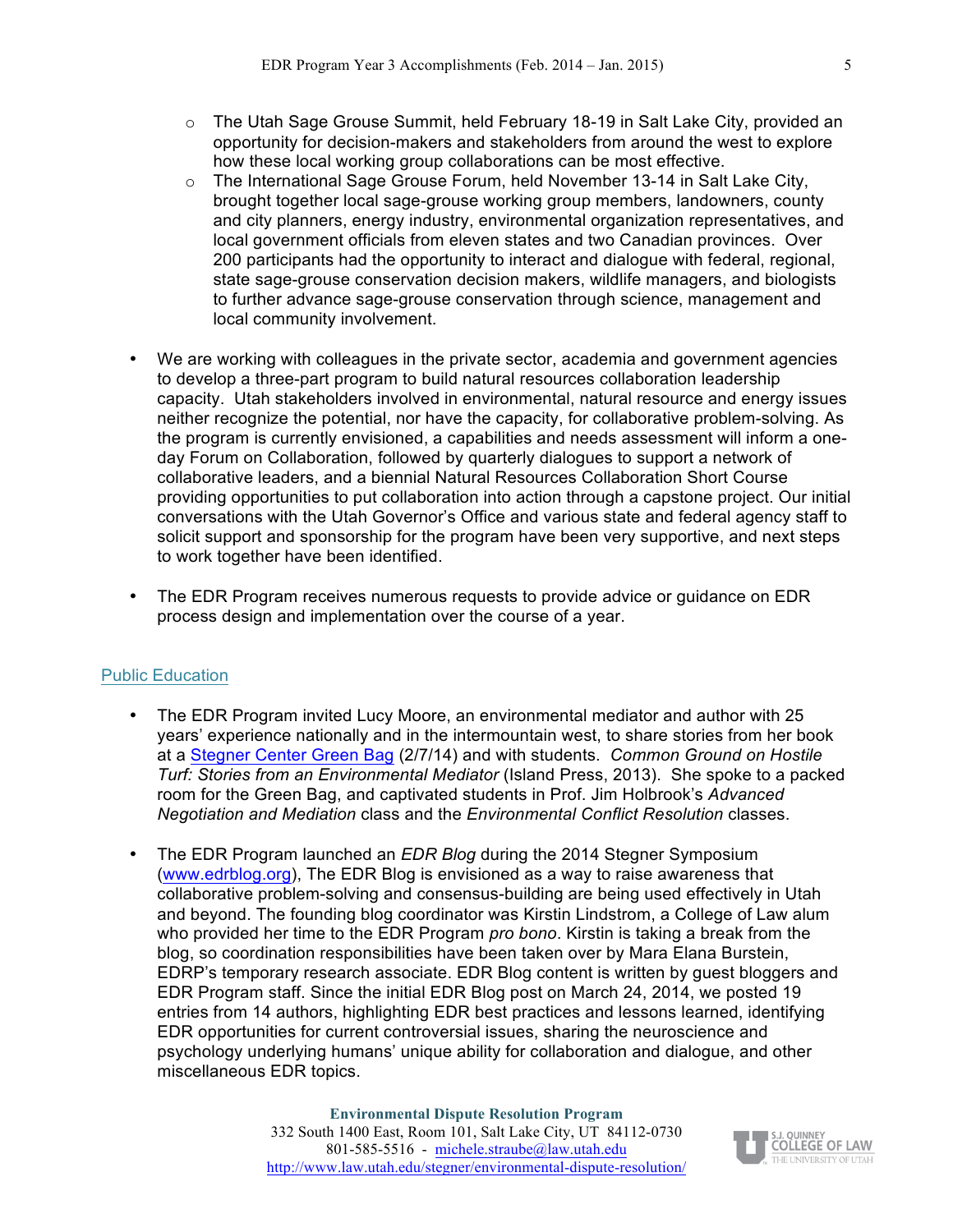- The first *Environmental Conflict Resolution* student paper "published" to the EDRP website was a collaborative process design to address ozone air pollution issues in Utah's Uinta Basin. The author penned an EDR Blog entry in late 2014 highlighting changed conditions since the paper was written (in May 2013) and reiterating the opportunities for collaboration. The blog entry has prompted an initial conversation with the Utah Division of Air Quality about the possibility of convening a dialogue with Uinta Basin stakeholders on this timely and important issue. Additional student papers are being edited for "publication" to the EDRP website. Over time, the intent is to develop a case study library that highlights best practices and lessons learned (in a stand-alone Executive Summary for each paper).
- EDR Program staff worked with Stegner Center Senior Fellow Jim Moore and a group of local attorneys to design and host the first Stegner Seminar focused specifically on environmental issues relevant to practicing lawyers. The "Environmental Protection from the Industry Perspective: Risk Management and Duties" seminar was developed in response to the practicing bar's multiple requests for programming to address issues they face in their daily law practice. he EDR Program Director facilitated the seminar co-creation process, in which the planning group of local attorneys worked with Stegner Center staff and presenters to create an agenda that participants reported was current and meaningful.
- Public education opportunities in 2014 included these written publications:
	- *Are We Wired to Cooperate?,* www.edrblog.org 3/28/14.
	- *Taking a Risk in the Public Lands Debate: Dialogue about What Really Matters,* Salt Lake Tribune OpEd and www.edrblog.org, 8/18/14.
	- Risks were Taken in Daggett, County, Reaping Public Lands Rewards for All, Deseret News OpEd 11/9/14 and www.edrblog.org, 11/10/14.
	- *Please Take Responsibility for the Energy You Bring Into This Conversation,*  www.edrblog.org 11/24/14.
	- *Suggestions for Expanding the Use of Environmental Dispute Resolution in Utah and Beyond,* American Bar Association Section of Environment, Energy, and Resources, ADR Committee Newsletter, Vol 11. No. 1, 12/14.
	- *iNEPA is the iPhone of Environmental Impact Review: Strategies to Make NEPA More User-Friendly*, co-authored with Jessica Clement (Wyoming Ruckelshaus Center), American Bar Association Natural Resources & Environment Journal, submitted for publication in spring 2015.
- EDR Program Director Straube was invited to give the following presentations or act as panel moderator in 2014:
	- University of Utah Tanner Humanities Symposium (panel moderator), Salt Lake City, UT, 2/20/14
	- "Are We Wired to Collaborate? The Power of Consensus," University of Utah Science and Literature Symposium (TED Talk format), Salt Lake City, UT, 3/6/14
	- "Report Card on Environmental Dispute Resolution in Utah," Association for Conflict Resolution / Environmental & Public Policy Section annual conference (presentation), Cincinnati, OH, 10/10/14
	- "Developing Effective Communication and Public Engagement," Cross-Watershed Network peer-to-peer sharing workshop (co-presented with Tahnee Robertson, Southwest Decision Resources), Escalante, UT, 10/16/14

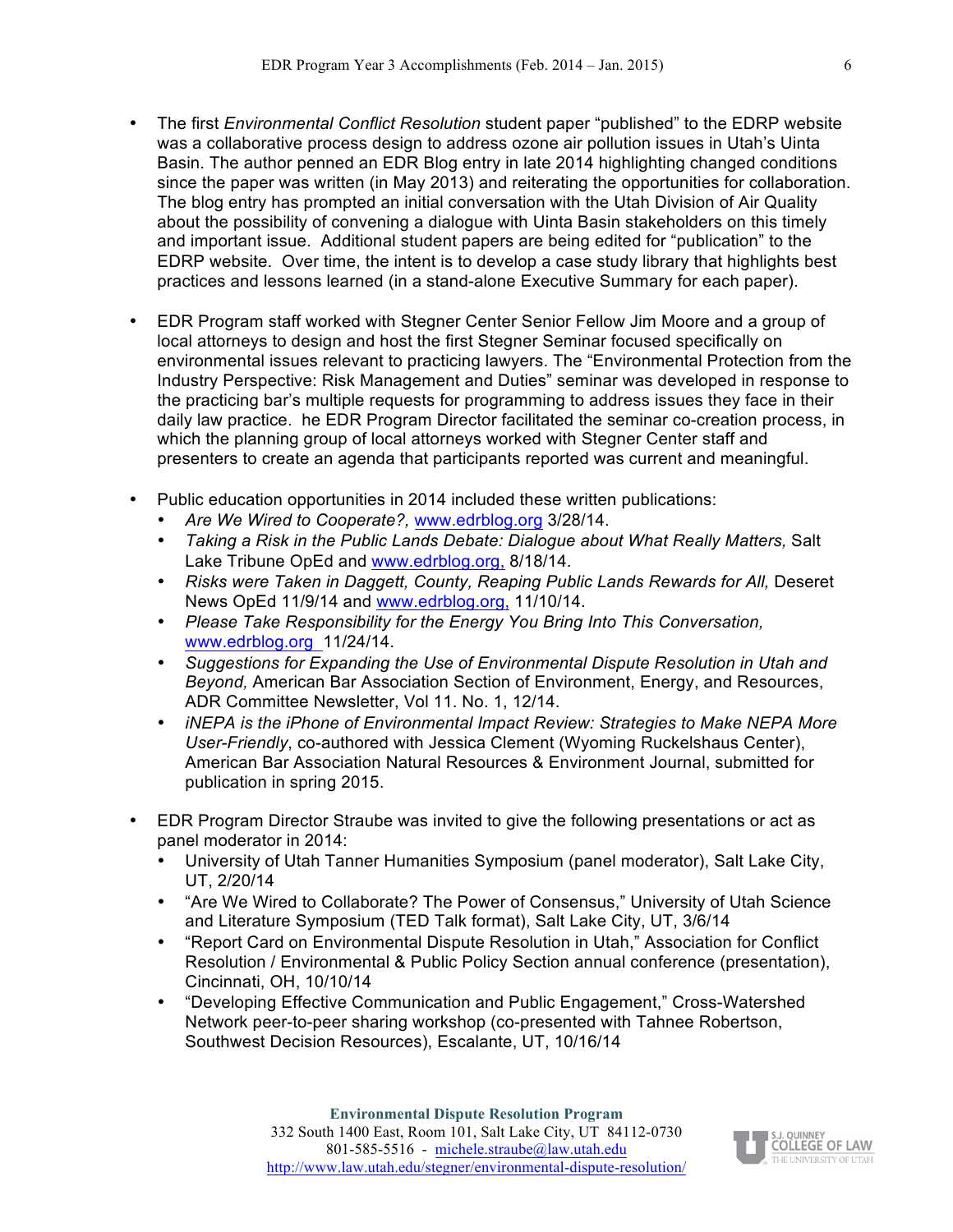- "Interaction of Regulators, the Regulated Community and Community Leaders: Importance of Ethics and Civility in These Relationships," Stegner Industry Seminar on "Environmental Protection from the Industry Perspective: Risk Management and Duties" (panel moderator), Salt Lake City, UT, 11/21/14
- "Air Quality in Utah: Science for Solutions," co-sponsored by Utah Division of Air Quality and U of U Program for Air Quality, Health and Society (panel moderator), Salt Lake City, UT, 1/13/15

### Facilitation/Mediation Services

The EDR Program intends to be directly involved in a small number of fee-for-service EDR projects that have the potential to be precedent-setting, demonstrate best practices and/or provide learning opportunities for students. Program staff's involvement may include collaborative process design and/or serving as mediator/facilitator. Program staff also provide some *pro bono* facilitation services as a professional courtesy.

• Situation Assessment on Issues Related to Homelessness in Downtown SLC. The draft Final Report was submitted to client Salt Lake City in early February 2014. This document was the end product of a situation assessment undertaken in October – December 2013, in which the EDR Program Director and four law students conducted nearly 60 confidential interviews across stakeholder groups. The team also researched unique approaches taken by three case study cities that have successfully and collaboratively addressed homeless issues in their downtowns.

In its Situation Assessment report, the Assessment Team identified potential strategic opportunities for city government to leverage stakeholder interest and add value in addressing homeless issues, and provided process design suggestions for moving forward in a collaborative, efficient and effective manner.

In April 2014, Ms. Straube and two students from the Assessment Team facilitated a twoday Homeless Solutions Retreat, during which representatives from Salt Lake City, Salt Lake County, Utah state agencies working on homeless issues, and homeless service providers debated the recommendations in the Situation Assessment and explored opportunities for enhanced collaboration and coordination. The City's Homeless Services Strategy, issued mid-year 2014, incorporated our conceptual framework and identified priority strategies the City would pursue that incorporate many of our recommendations.

In late 2014, SLC Mayor Becker and Salt Lake County Mayor McAdams jointly announced the creation of a Homeless Services Site Evaluation Commission to explore where homeless services would best be located. Prior to EDRP's Situation Assessment, any mention of possibly moving homeless service facilities currently housed downtown was guaranteed to start a firestorm. The EDR Program has been asked to assist with process design and to facilitate the Commission's efforts. The first meeting was held January 26, 2015, with five additional meetings scheduled this coming year.

• La Sal Sustainability Collaboration. This new project is an opportunity to apply the consensus recommendations issued by the Sustainable Grazing Collaboration at the end of December 2012 (one of the EDR Program's first successes).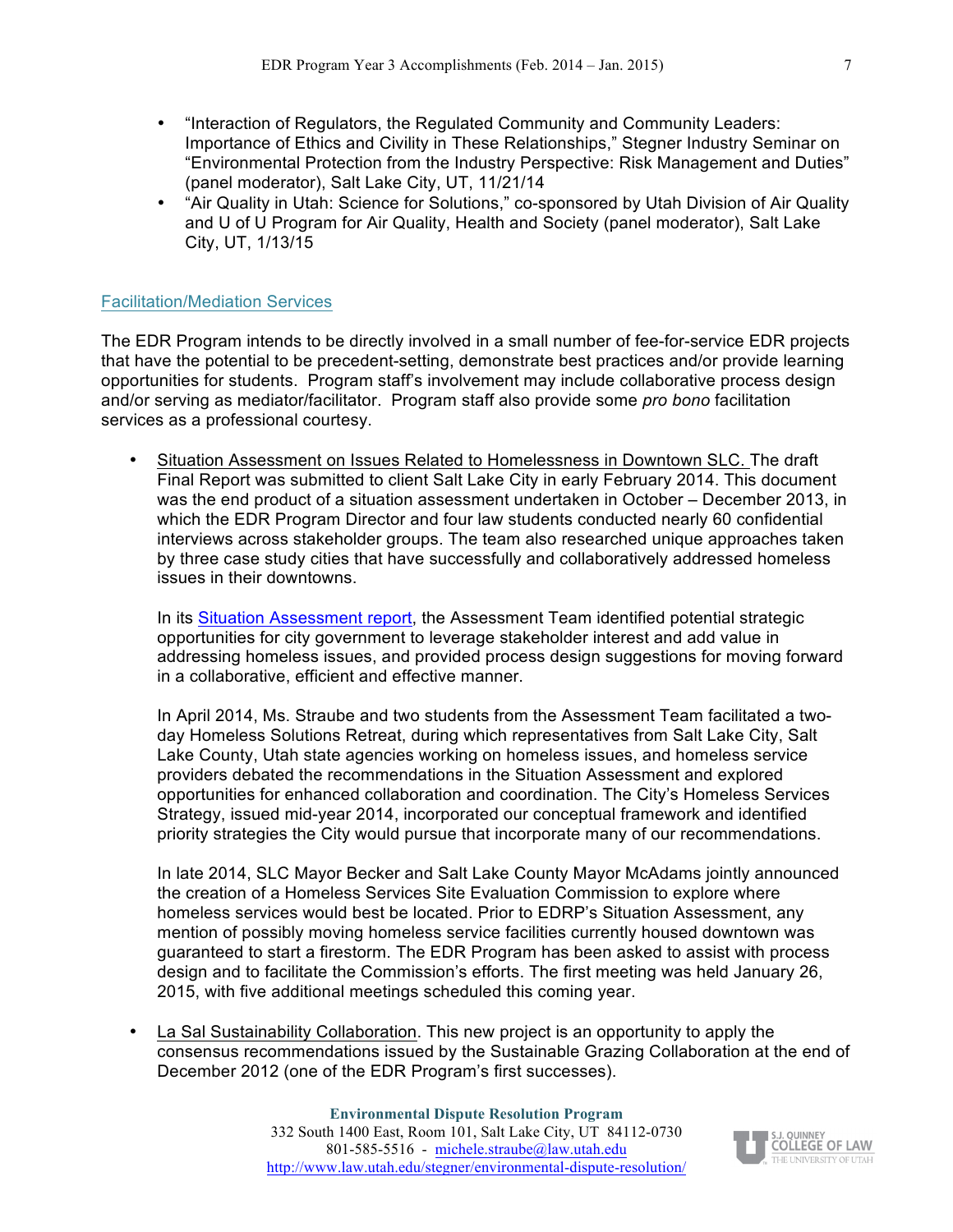The La Sal group is co-convened by the Utah Grazing Improvement Program (in the Department of Agriculture & Food) and the Grand Canyon Trust; its members include representatives from the ranching permittees, San Juan County, state wildlife agency and conservation groups. Federal and state land managers are participating actively in the group as resource experts. The purpose of the Collaboration is to co-create an approach to management of an area encompassing tens of thousands of acres in the "Southern La Sal's and Canyons" where federal, state and private rangelands are operated as an integrated, sustainable system. The Collaboration's recommendations will (1) provide for ecological resilience, (2) sustain economic viability, (3) promote cultural preservation, (4) be socially acceptable, and (5) be legally defensible.

The group was created as a first-of-its-kind effort to bring all public and private land managers together to develop a comprehensive approach to grazing management that maximizes private and public values. The group has been meeting monthly since August 2014, and optimistically intends to complete its work within a year. Collaboration participants hope that this collaborative approach will provide a model for managing other large-scale grazing operations.

EDR Program staff's fee-for-service activities for the La Sal Sustainability Collaboration include process design, meeting facilitation, and between-meeting mediation as needed.

• Escalante River Watershed Partnership (ERWP). ERWP celebrated its five-year anniversary in June 2014. The partnership is implementing a collaborative and comprehensive approach to restore, protect, and maintain a healthy riparian ecosystem in the Escalante River watershed. The effort was initiated in 2009 by The Nature Conservancy, National Park Service and Grand Staircase-Escalante National Monument, and continues to operate as a loose collaboration of partners. Partnership members include federal and state agencies, local elected officials, various non-profit organizations, and local landowners. Funding for partnership activities flows through individual partner organizations; funding comes from private foundations, federal and state agencies, donations, volunteer efforts, and partners' in-kind and cash matches.

In May 2012, ERWP was selected by Secretary of the Interior Ken Salazar as America's Great Outdoors 2012 project from the state of Utah. The honor was repeated in 2013. In making this selection, Secretary Salazar pointed to the level of collaboration across three federal agencies, multiple state agencies, conservation groups, local communities and private landowners to share resources and coordinate riparian restoration efforts for watershed-wide ecological benefit.

EDR Program staff's fee-for-service activities for the ERWP since February 2012 have included committee and full partnership meeting facilitation, ongoing coordination and mediation between stakeholders as issues arise, partnership development advice, and facilitation of an annual strategic planning retreat.

• Cross-Watershed Network (XWN). EDR Program staff was invited in 2012 to participate in a Core Team of representatives from multiple watershed partnerships to develop a peer-topeer network to foster capacity building for organizations and partnerships, as well as improved knowledge, tools and practices for watershed health. In 2012, we worked with other Core Team members to conduct research on similar networks, survey the anticipated network membership to ascertain their level of support and priority needs, and develop a